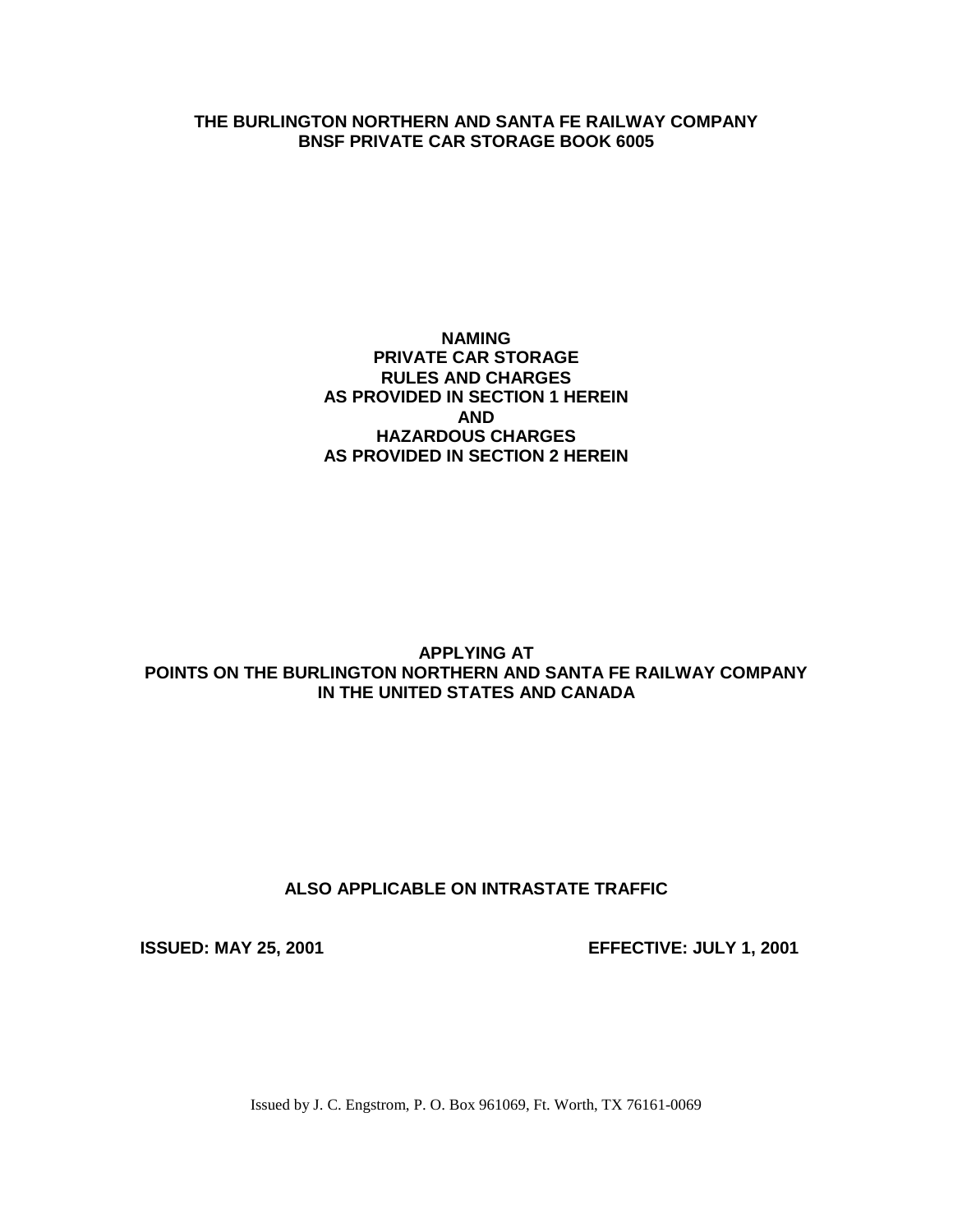# **BNSF PRIVATE CAR STORAGE BOOK 6005**

# **TABLE OF CONTENTS**

| Item 140 – Index of Terms, Issued August 10, 2001 – Effective September 1, 2001 (Change in  |
|---------------------------------------------------------------------------------------------|
| Item 150 - General Application, Issued August 10, 2001 - Effective September 1, 2001        |
| Item 160 - Billing Plan, Issued August 10, 2001 - Effective September 1, 2001 (Increase and |
|                                                                                             |
| Item 1000 - Private Car Storage, Issued August 10, 2001 - Effective September 1, 2001       |
|                                                                                             |
| Item 1200 - Loaded and Empty Cars Held for Initial Placement on Private Tracks  12          |
| Item 1300 – Cars Held for Loading on Railroad Controlled or Public Delivery Tracks, Issued  |
| Item 1400 - Cars Held for Unloading on Railroad Controlled or Public Delivery Tracks 14     |
| Item 1500 – Cars Held for Purposes Other Than Loading, Unloading or Initial Placement  15   |
|                                                                                             |
|                                                                                             |
|                                                                                             |
| Item 2100 – Charges on Cars Containing Explosives or Hazardous Materials  17                |
|                                                                                             |
|                                                                                             |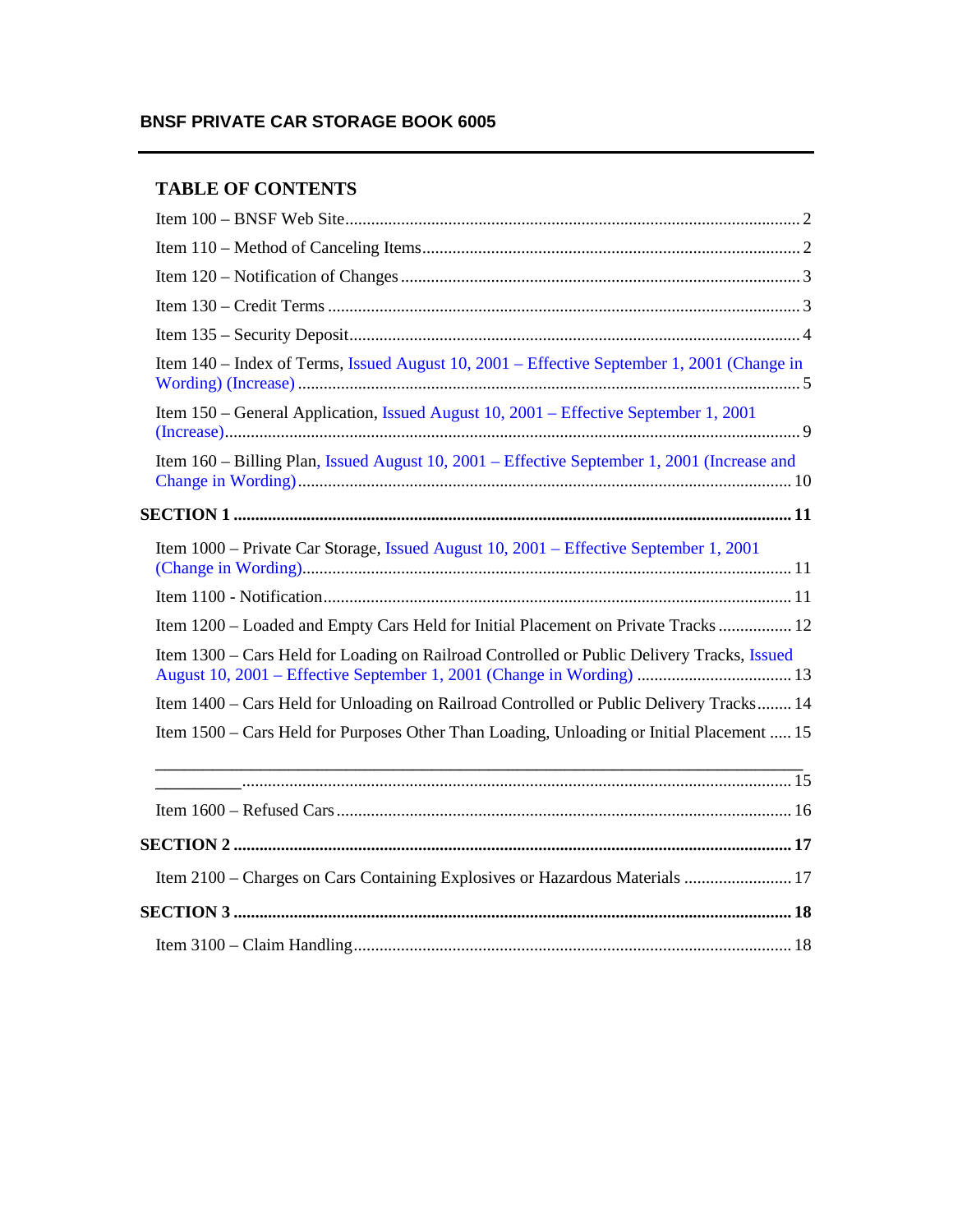### <span id="page-2-0"></span>**BNSF PRIVATE CAR STORAGE BOOK 6005**

#### *Item 100 – BNSF Web Site*

This Book is now available on the Internet for viewing or sending directly to your printer. The BNSF Home Page address is [http://www.bnsf.com](http://www.bnsf.com/). BNSF has provided a link to the Adobe Homepage so that Acrobat Reader software can be downloaded onto your computer allowing you to print a copy on your Personal Computer. BNSF is also exploring ways to send interested parties an Email message whenever an amendment or reissue of this Book takes place. Our ultimate goal is to have you, the user of the Book, obtain your copy of the printed information contained in this Book directly from the BNSF web site. Effective January 1, 2002, an annual \$100 subscription fee will be assessed for those who wish to receive a hard copy through the mail.

If, at this time, your are not prepared to obtain a copy of this Book directly from the BNSF web site, then a hard copy of this Book will be mailed to you, provided you furnish, to the address shown below, a formal written request for a printed copy. This formal request is required on an annual basis in accordance with the Surface Transportation Board's policy decision under Ex Parte 528, Disclosure, Publication, and Notice of Change of Rates and Other Service Terms for Rail Common Carriage.

If your company is already using the Internet and you visit the BNSF web site, your comments regarding access to the Book would be appreciated. If you are not currently using the Internet, your comments regarding the above concept would also be appreciated. All comments should be directed to:

Manager Auxiliary Prices The Burlington Northern and Santa Fe Railway Company P. O. Box 961069 Ft. Worth, TX 76161-0069

### *Item 110 – Method of Canceling Items*

As this Book is supplemented, numbered items with letter suffixes will be used in alphabetical sequence starting with A. Example: Item 1100-A cancels Item 1100, and Item 1100-B cancels Item 1100-A in a prior supplement, which in turn canceled Item 1100.

\_\_\_\_\_\_\_\_\_\_\_\_\_\_\_\_\_\_\_\_\_\_\_\_\_\_\_\_\_\_\_\_\_\_\_\_\_\_\_\_\_\_\_\_\_\_\_\_\_\_\_\_\_\_\_\_\_\_\_\_\_\_\_\_\_\_\_\_\_\_\_\_\_\_\_\_\_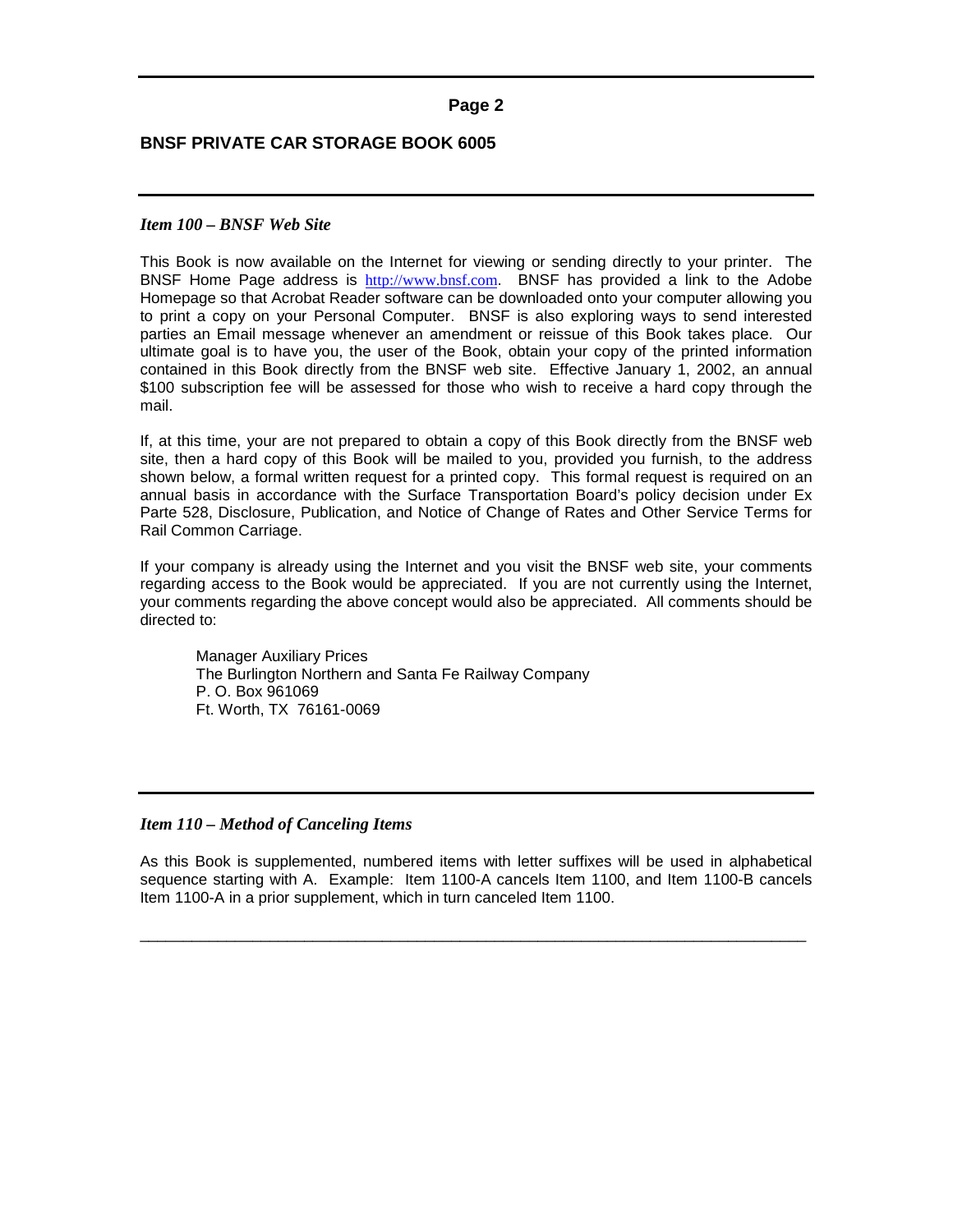## <span id="page-3-0"></span>**BNSF PRIVATE CAR STORAGE BOOK 6005**

#### *Item 120 – Notification of Changes*

1. As items in this Book are revised, the remarks "Increase, Reduction or Change in Wording" will be shown in parenthesis to the right of the Effective Date of the item.

Example:

*Item 1200 – Loaded and Empty Cars Held for Initial Placement* Issued November 18, 2001 – Effective December 1, 2001 **(Change in Wording)**

2. In addition, the Effective Date of the revised item will be added in parenthesis to the Table of Contents on Page 1 to identify which item(s) have been changed.

Example:

*Item 1200 – Loaded and Empty Cars Held for Initial Placement (Effective 12/01/2001)*

- 3. The paragraph or table that has been changed within the item will contain one of the following reference marks placed at the end of the paragraph or within the table at the point of change.
	- (A) Denotes increase
	- (C) Denotes changes in wording which result in neither increase nor reduction in charges.

(R) Denotes reduction.

Example:

Loading is the complete or partial loading of a car in conformity with BNSF loading and clearance rules, advice the car is available for movement, and the furnishing of forwarding instructions. **(C)**

### *Item 130 – Credit Terms*

Charges that accrue per this Book are due and payable according to BNSF's Credit Terms, as stated in BNSF Rules Book 6100 Series.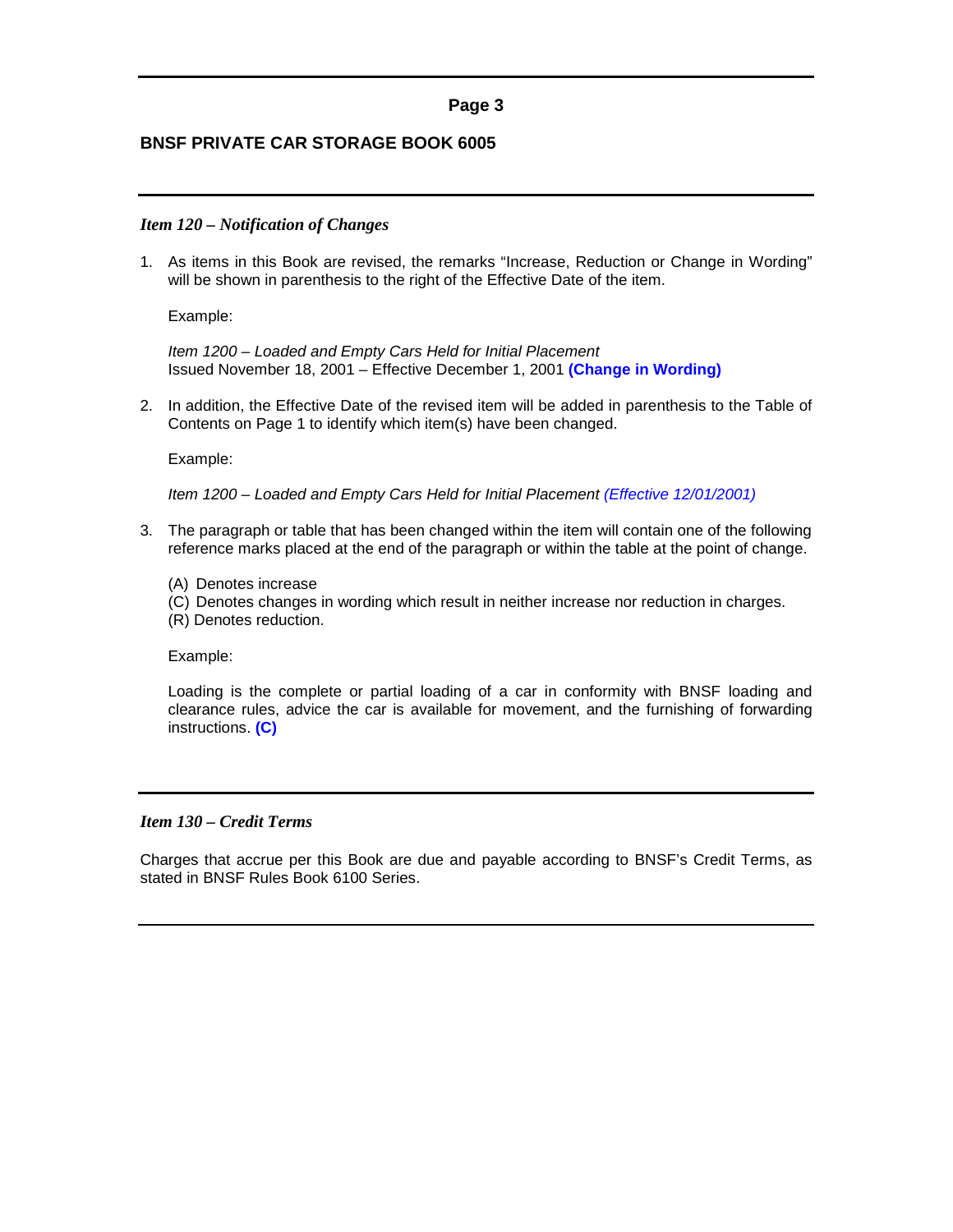## <span id="page-4-0"></span>**BNSF PRIVATE CAR STORAGE BOOK 6005**

#### *Item 135 – Security Deposit*

Carrier has the right to demand that a rail customer (consignor, consignee or other party responsible for the payment of storage), not extended credit by the Carrier and/or with a history of delinquency or non-payment of storage charges not in bona fide dispute, deposit with the Carrier money or security adequate to pay an average monthly storage bill calculated over the past six months. (1) The deposit may be satisfied with cash, letter of credit, surety bond or other appropriate instrument. Carrier will determine the suitability of the security tendered. (All instruments on deposit are hereinafter referred to as 'security').

If a storage bill not in bona fide dispute is not paid when due, immediately thereafter Carrier will satisfy the bill by application against the security on deposit. Thereafter, the rail customer will be required to reinstate the value of the security to its former level or to another level equivalent to its average monthly storage charge.

Should demand be made upon a rail customer for the deposit or maintenance of security as heretofore stated and should the rail customer refuse or fail to so deposit or maintain the security, Carrier may refuse to provide any further rail service until the deposit requirement is fulfilled. If service is refused, Carrier will issue an embargo against all rail transportation by Carrier to and from that rail customer.

No interest will be paid by Carrier on any security deposited with it. It is within the discretion of the Carrier to determine when creditworthiness of the rail customer no longer necessitates the imposition of a security deposit. If rail service to the customer is permanently discontinued, upon satisfaction of all storage bills the security on deposit will be released and returned.

(1) New rail customers will be required to deposit security equal to an anticipated average monthly storage bill.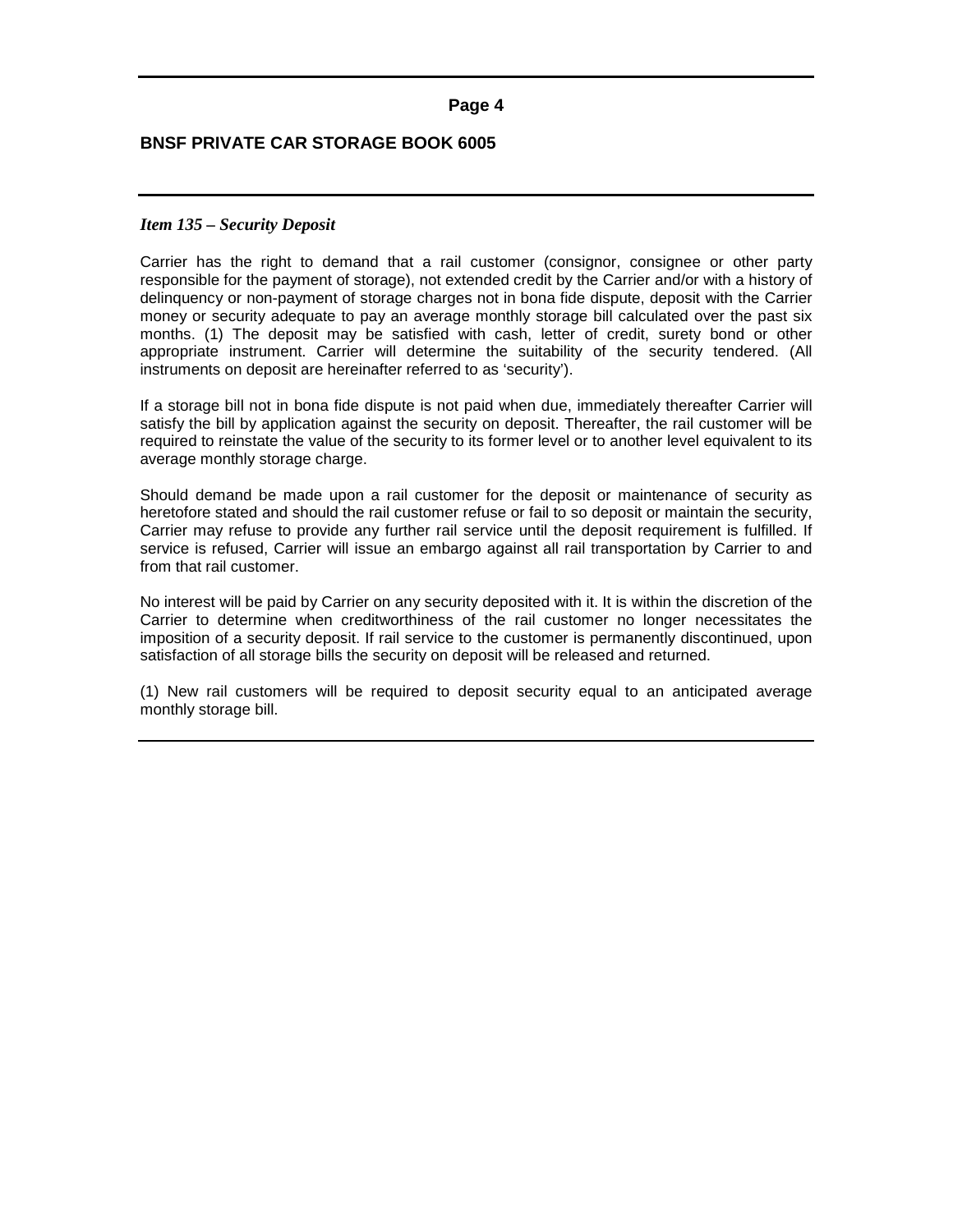## <span id="page-5-0"></span>**BNSF PRIVATE CAR STORAGE BOOK 6005**

*Item 140A – Index of Terms, Issued August 10, 2001 – Effective September 1, 2001 (Change in Wording) (Increase)*

ACTUAL PLACEMENT: When a car is placed in an accessible position for loading or unloading, or at a point designated by the consignor or consignee or party loading or unloading the car.

BNSF: The Burlington Northern and Santa Fe Railway Company.

CHARGEABLE DAY: A twenty-four (24) hour period, or fraction thereof.

CLOSING EVENT: The event in a car cycle that closes the cycle and results in the computation of time and applicable charges. (C)

CONSIGNEE: The party designated on the bill of lading as the entity entitled to receive delivery of the car from the carrier.

CONSIGNOR: The party designated on the bill of lading as the entity that has caused the car to be consigned into transportation.

CONSTRUCTIVE PLACEMENT: When a car, including order notify and in-bond shipments, cannot be actually placed because of any condition attributable to the loader, unloader, consignee, car owner or lessee, such car will be held on BNSF tracks and notice will be given to the loader, unloader, consignee or car owner that the car is held awaiting disposition instructions.

DISPOSITION: Information, including forwarding instructions and/or release, which allows the railroad to either tender or release the car.

EMPTY RELEASE INFORMATION: Advice by unloader, given to an authorized representative of BNSF RR, that a car is partially or completely unloaded and available to BNSF.

FORWARDING INSTRUCTIONS: A bill of lading, or other suitable instructions, given to an authorized representative of BNSF that contains all of the necessary information which allows for the immediate movement under either line haul or switching rates of BNSF.

When "forwarding instructions" are furnished covering line haul movement, this information must include the shipper, consignor, consignee, destination, route, commodity description, whether prepaid or collect, and full instructions relative to stop-offs.

Advice received by BNSF to move a car from a shipper's loading or storage track to BNSF yard or hold track to be held for "forwarding instructions", whether furnished by the party loading the car or another party, or a bill of lading or an order consigning the car to an Agent of BNSF which has no beneficial interest in the lading, does not constitute "forwarding instructions" or a release from storage.

A bill of lading, or other suitable order, covering car(s) requiring clearance from all carriers in the routing will not constitute "forwarding instructions" until clearance is received from all carriers in the routing.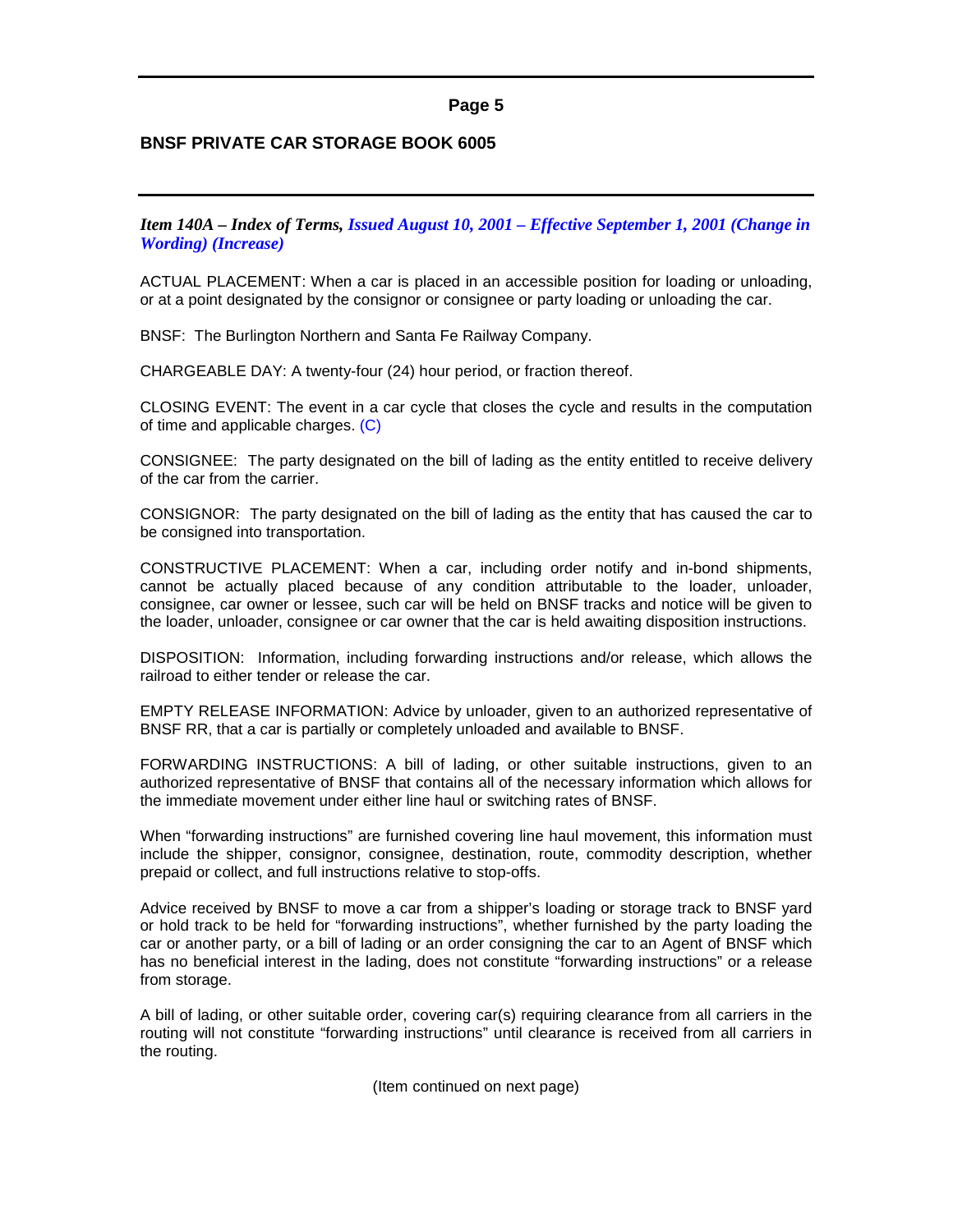## **BNSF PRIVATE CAR STORAGE BOOK 6005**

#### *Item 140A – Index of Terms (continued)*

HOLIDAYS: Holidays shall include the following:

In the United States New Year's Day **Internal Contract Contract Contract Contract Contract Contract Contract Contract Contract Contract Contract Contract Contract Contract Contract Contract Contract Contract Contract Contract Contract Contract** Memorial Day **Memorial Day Last Monday of May** Independence Day **July 4** Christmas Eve Christmas Day **December 25** New Year's Eve **December 31** 

In Canada

New Year's Day **Internal Contract Contract Contract Contract Contract Contract Contract Contract Contract Contract Contract Contract Contract Contract Contract Contract Contract Contract Contract Contract Contract Contract** Canada Day **Canada** Day **1** Remembrance Day November 11 Christmas Day **December 25** Boxing Day **December 26** 

Martin Luther King Day **Third Monday of January** Presidents Birthday<br>
Good Friday Cood Friday<br>
Good Friday Cood Friday Cood Friday Cood Friday Friday before Easter Sunday Labor Day First Monday of September Thanksgiving Day **Fourth Thursday of November** Fourth Thursday of November Friday after Thanksgiving Friday of November<br>
Christmas Eve Fourth Friday of November<br>
Christmas Eve Fourth Christmas Eve

Good Friday **Friday Friday Friday** before Easter Sunday Victoria Day **Third Monday of May** Civic Holiday **First Monday of August** Labour Day First Monday of September Thanksgiving Day **Second Monday of October** 

When these dates occur on a Sunday, the following Monday will be observed as the holiday.

IDLER CAR: An empty car used to protect overhanging loads, or used between cars loaded with long material.

INITIAL PLACEMENT: The actual placement, immediately subsequent to arrival or interchange receipt at destination, of a private car on private tracks.

LEASED TRACK: A track assigned to a user through a written lease agreement and is considered the same as a private track for storage purposes.

LOADER: Party physically loading the car.

LOADING: The loading of a car in conformity with BNSF loading and clearance rules, advice that the car is available for movement, and the furnishing of forwarding instructions.

NOTIFICATION: When required, notification will be furnished in writing, electronically or verbally to the party entitled to receive notification.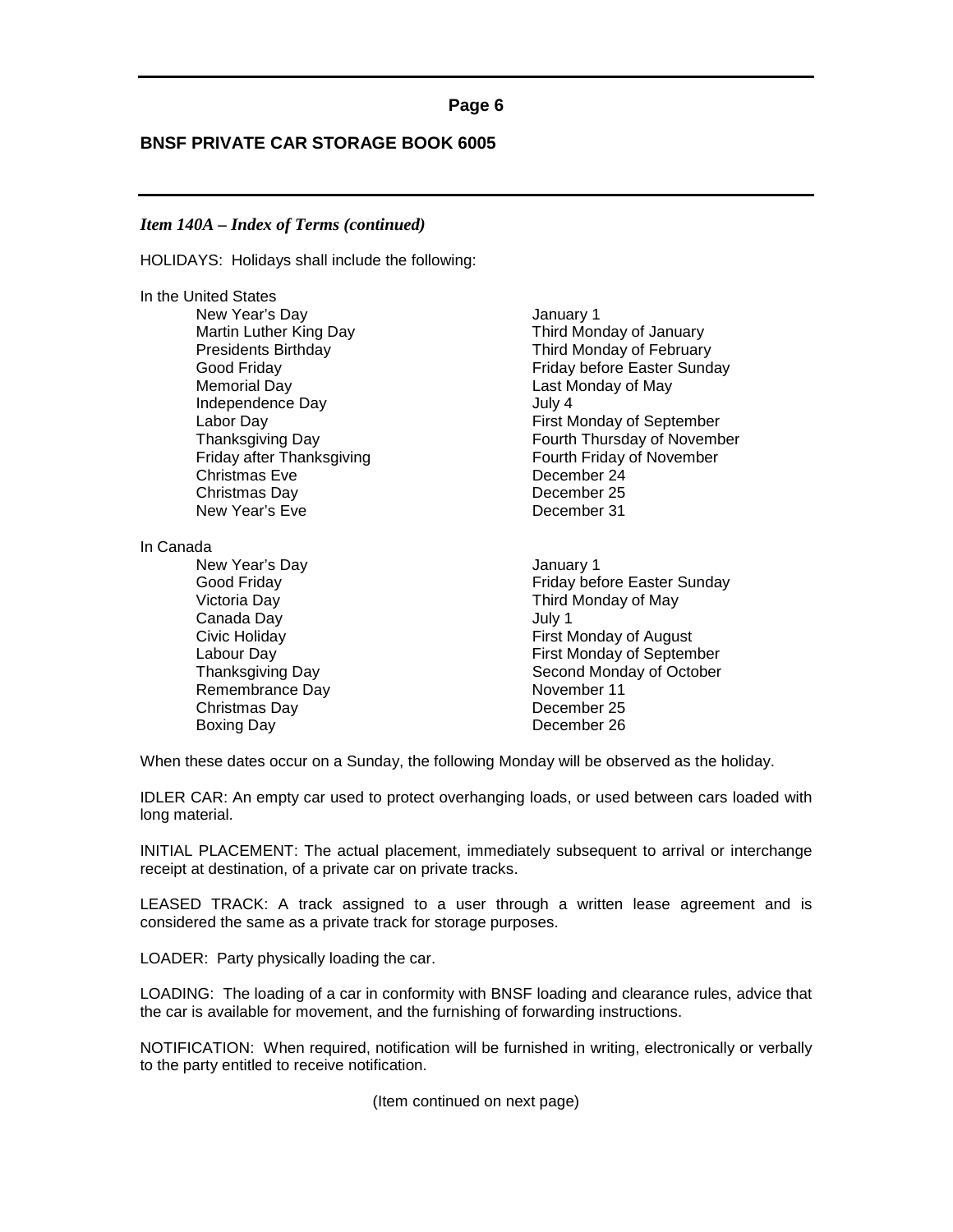## **BNSF PRIVATE CAR STORAGE BOOK 6005**

#### *Item 140A – Index of terms (continued)*

MONTH END RECORD: A record for a private car that is in constructive placement status awaiting disposition or order for placement at midnight on the last day of each month resulting in the computation of time and applicable charges. (A)

ORDER IN CUSTOMER: A customer who, by prior arrangement, has notified BNSF that cars shall not be placed, or considered to be placed, for loading or unloading, until BNSF has received an order for placement from said customer. Until such order for placement is received, cars will be on constructive placement.

ORDER IN TIME: In order for a car on constructive placement to be spotted at a customer's facility, the party entitled to receive the car must order the car for placement. This order in request must be made in accordance with the instructions provided by BNSF on the Constructive Placement Notice. The date and time that BNSF receives the order for placement will be considered the Order In Time and this time will be made part of that car's storage record.

OTHER THAN PUBLIC DELIVERY TRACK: Any trackage assigned for individual use, including privately owned or leased tracks.

PRIVATE CAR: A car that is not a railroad controlled car.

PRIVATE TRACK: Any track, which is not owned or leased by a railroad.

PUBLIC DELIVERY TRACK: Any track for use by the general public for loading and unloading, i.e., Team Track.

RAILROAD CONTROLLED CAR: A car bearing other than railroad reporting marks provided to a railroad directly by car companies or others for use by a railroad in serving any of its customers.

REFUSED CAR: A car refused without being loaded or unloaded.

RELEASE: The following will constitute Release:

- 1. Except as otherwise provided in this Book, the term "release" means the notification received from loader or unloader that loading or unloading of a car has been completed and the car is available for movement.
- 2. When equipment is requested to be placed on a track and specific spot where an existing car is residing, the residing car will be considered released loaded or unloaded and available for movement.

RESHIPPED/RESHIPMENT: The entire original shipment is forwarded in the same car to another destination.

SPOT ON ARRIVAL: BNSF, without notification, will place cars for loading or unloading immediately upon their availability for placement.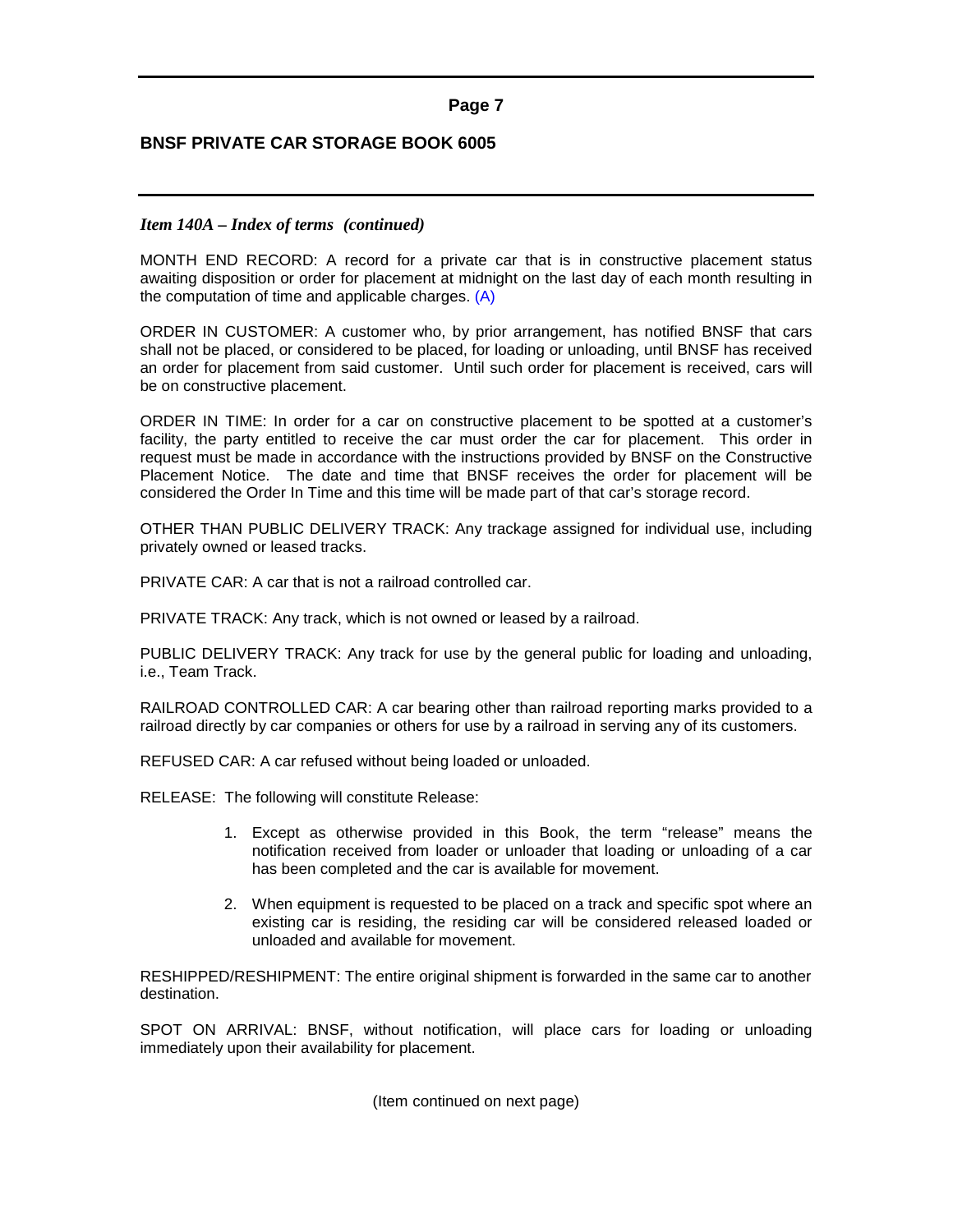## **BNSF PRIVATE CAR STORAGE BOOK 6005**

## *Item 140A – Index of Terms (concluded)*

SPOT ON ARRIVAL CUSTOMER: A customer who has not requested to be an Order In Customer will be considered a Spot On Arrival Customer. If constructive placement of a car is necessary, the car will not be placed for loading or unloading until BNSF RR has received an order for placement from the Spot On Arrival Customer.

STCC: Standard Transportation Commodity Code.

STORAGE DAY: A twenty-four (24) hour period, or fraction thereof.

TIME: Local time applicable.

TSD Agreement Holder: A Transload, Storage & Drayage (TSD) Agreement Holder is a company holding an executed TSD Agreement to perform transloading, storage and drayage service on behalf of BNSF.

UNLOADER: Party physically unloading a car.

UNLOADED/UNLOADING: The complete or partial unloading of a car and advice the car is available for movement and the furnishing of forwarding instructions when required.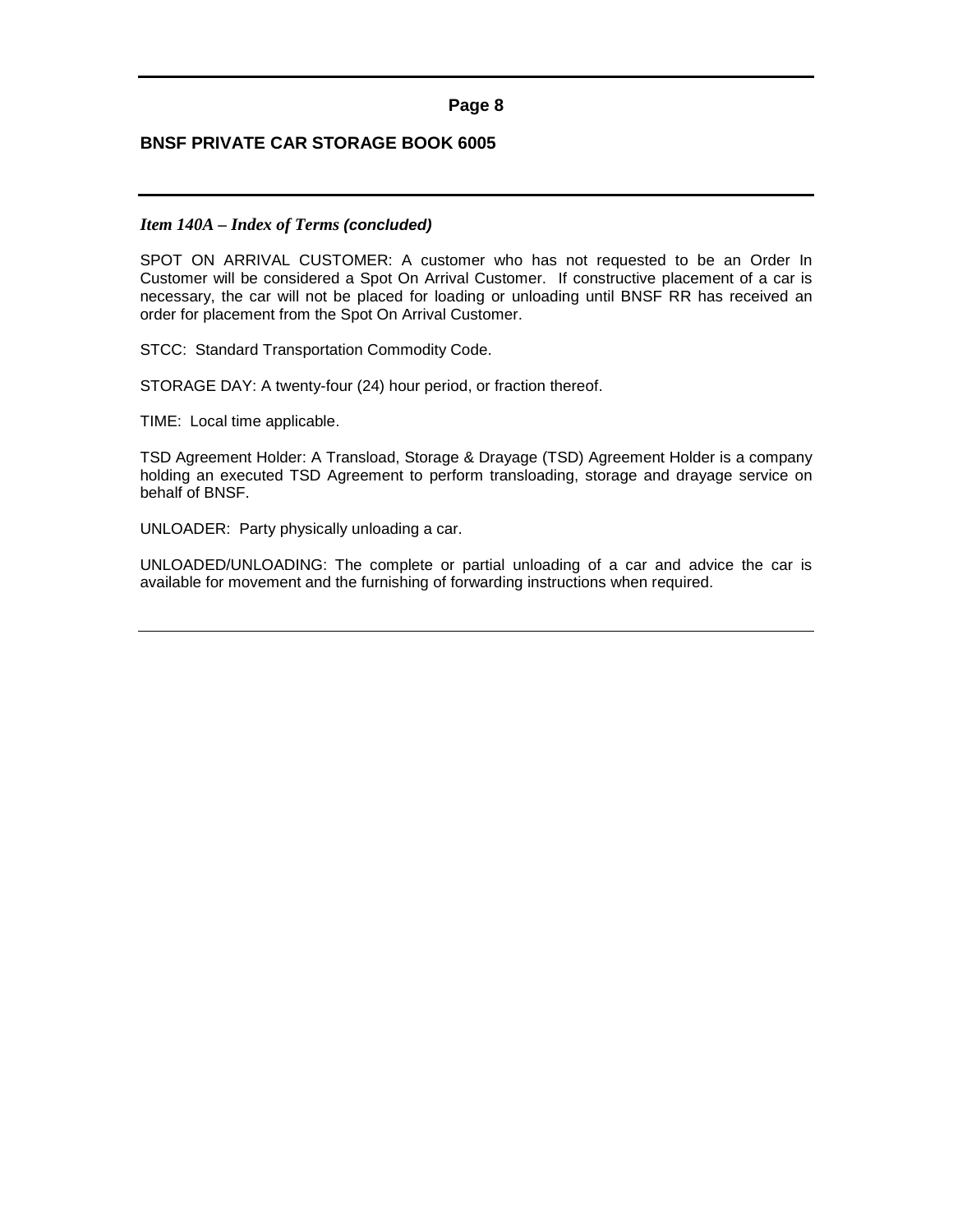## <span id="page-9-0"></span>**BNSF PRIVATE CAR STORAGE BOOK 6005**

*Item 150A – General Application, Issued August 10, 2001 – Effective September 1, 2001 (Increase)*

- A. Application at all points on the BNSF in the United States and Canada.
- B. The disposition of a car at its point of detention determines the purpose for which the car is held and the rules applicable thereto.
- C. The rate in effect on the date of a car's month end record or closing event will be used to calculate charges named in this Book. (A)
- D. Rates and charges in this Section are stated in money of the United States and are payable in United States dollars or its equivalent.
- E. All privately owned cars, including idler cars, held for or by loaders or unloaders, car owners or lessee, private railcar repair facilities, are subject to the rules and charges in this Book, except the following:
	- 1. Cars for loading or unloading of BNSF company material.
	- 2. Cars of refused or unclaimed freight to be sold by BNSF for the time held beyond legal requirements.
	- 3. Loaded or empty private cars held on private tracks.
	- 4. Cars used for the purpose of testing loading and unloading procedures, new types of dunnage, or new types of equipment as authorized by BNSF.
	- 5. All bi-level and/or tri-level equipment used in transportation of motor vehicles.
	- 6. Empty cars of private ownership that are railroad controlled.
	- 7. Covered hopper cars for transportation of Grain and Grain Products, as defined in BNSF 4022 and 4023 Series and Sugar (STCC 20-621 and 20-629).
	- 8. Cars for loading or unloading by TSD Agreement holders.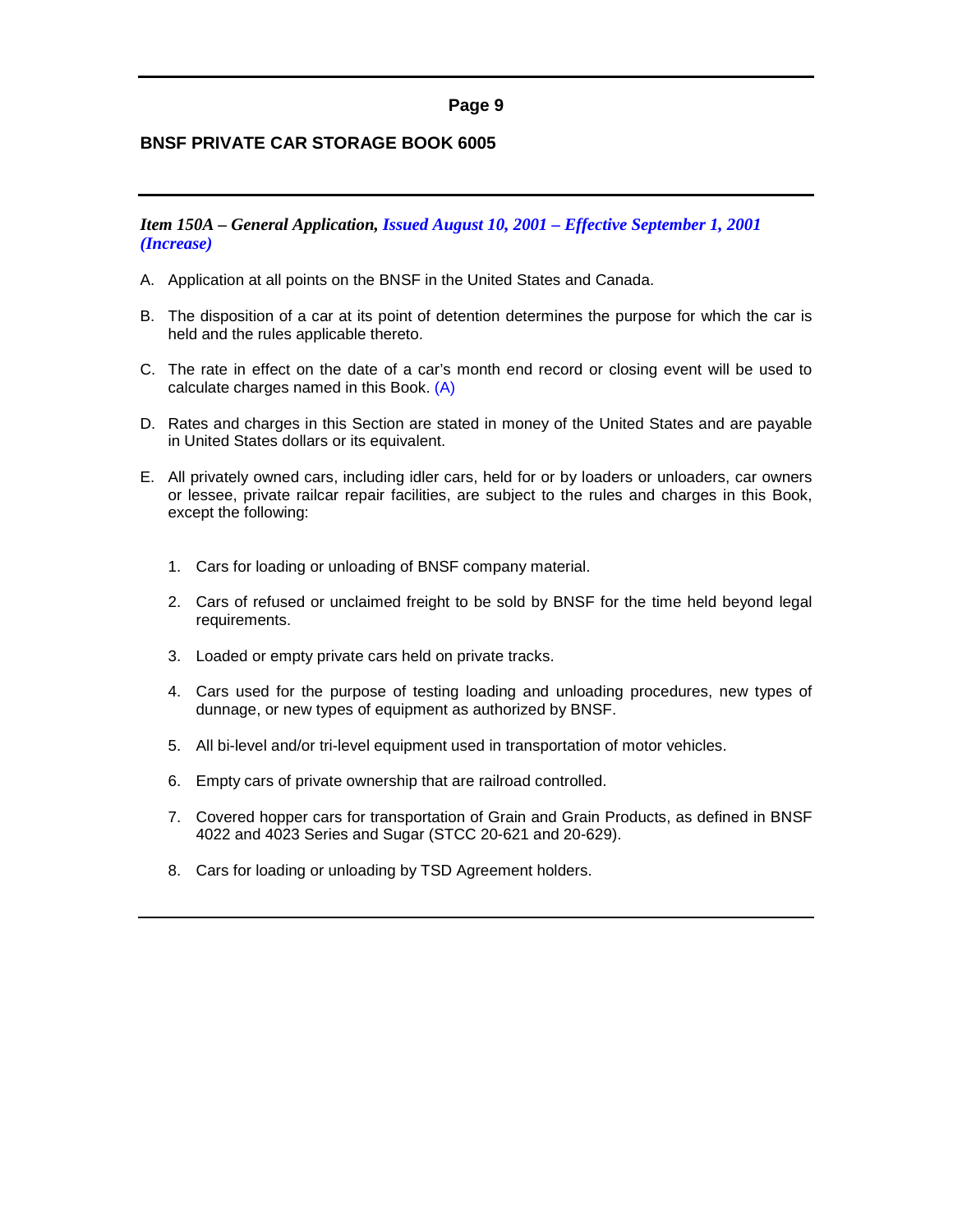## <span id="page-10-0"></span>**BNSF PRIVATE CAR STORAGE BOOK 6005**

*Item 160A – Billing Plan, Issued August 10, 2001 – Effective September 1, 2001 (Increase and Change in Wording)*

- A. Settlement of charges for customers will be made, at the option of BNSF, as charges accrue or on a calendar month basis on:
	- 1. Month End Record:
		- a. Private car(s) in constructive placement status that have been assessed month end record charges will be carried forward to the following month for the applicable charges until closing event.
		- b. Month end records do not close out time and charges of a closing event.
		- c. Private cars affected by month end records will continue time and charges in effect at 0001 hours on the first day of the month following month end record. (A)
	- 2. Closing Event:
		- a. The event in a car cycle that closes the cycle and results in computation of time and applicable charges. (A)
- B. The provisions of B. have been eliminated. (C)
- C. Charges will be calculated based on provisions of Items 1200, 1300, 1400, 1500 and 1600.
- D. Except for refused cars, charges will be assessed against the loader, unloader or private repair facility. On refused cars, the charges will be assessed against the owner or lessee of record in UMLER (Universal Machine Language Equipment Register).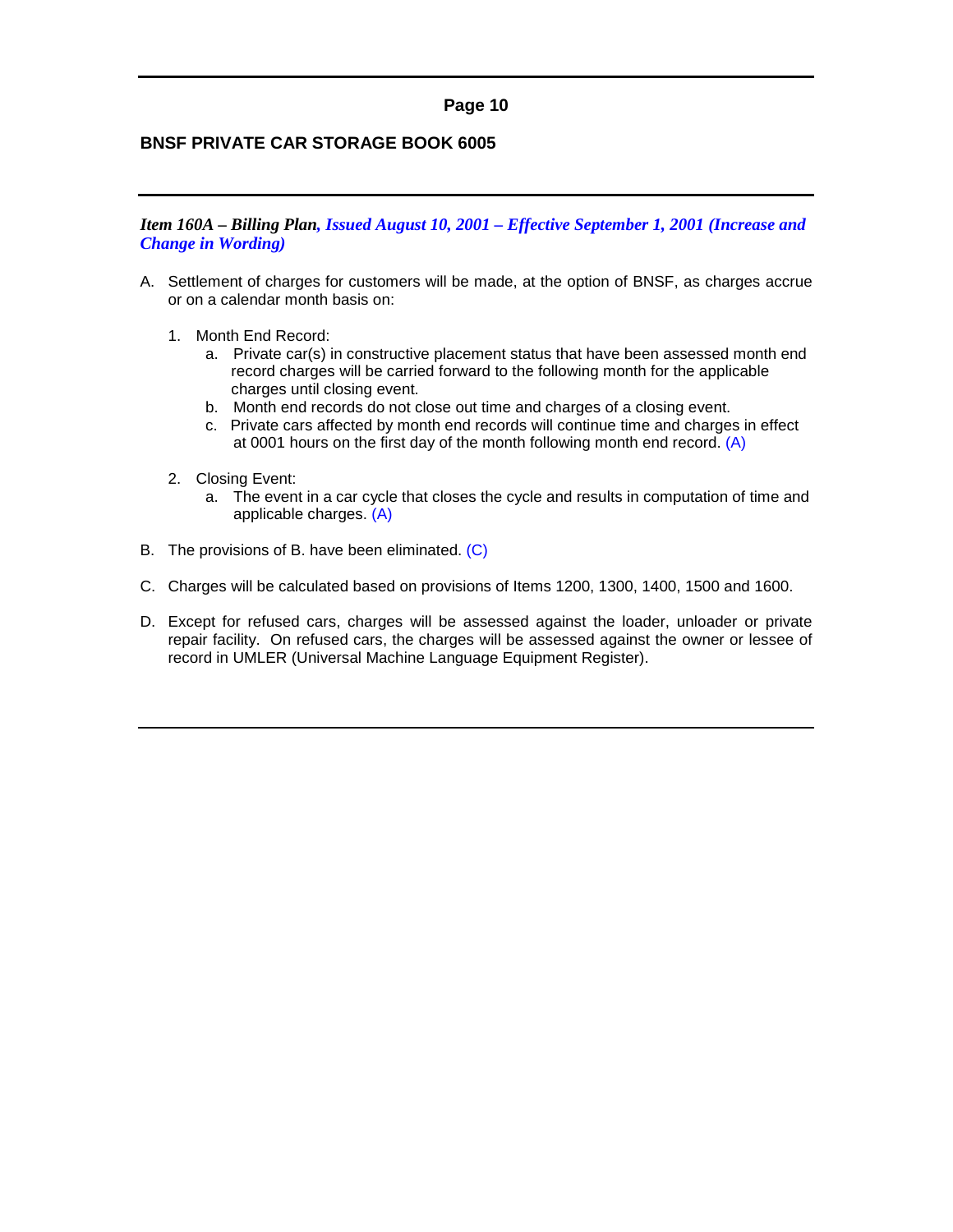## <span id="page-11-0"></span>**BNSF PRIVATE CAR STORAGE BOOK 6005**

# **SECTION 1**

*Item 1000A – Private Car Storage, Issued August 10, 2001 – Effective September 1, 2001 (Change in Wording)*

The rules and charges in this Section apply to all loaded and empty private cars (Exception, see Item 150, paragraph E.) held on railroad tracks. (C)

#### *Item 1100 - Notification*

- A. Notification to loader, unloader, car owner or lessee, or private rail car repair facility.
	- 1. The following notification will be furnished as indicated:
		- (a) Cars held for initial placement on private tracks:
			- (1) Notice of constructive placement shall be sent or given if a car is held on tracks of BNSF at an available hold point or at billed destination due to any condition attributable to the loader, unloader or private rail car repair facility which prevents BNSF from making actual placement.
		- (b) Cars for public delivery tracks:
			- (1) Notice of constructive placement shall be sent or given if a car is held on tracks of BNSF at an available hold point or at billed destination due to any condition attributable to the loader or unloader which prevents BNSF from making actual placement.
			- (2) Notice will be given to the party entitled to receive notification when a car is actually placed.
		- (c) Refused cars:
			- (1) When a car is refused, BNSF will give notice of such refusal to the consignor, owner or lessee.
		- (d) Diversions:
			- (1) Notice will be sent or given if a car is held on tracks of BNSF awaiting proper disposition in connection with diversion requests.
	- 2. When notification is required, the following effective dates and times will govern.
		- (a) U. S. Mail The date and time mailed by BNSF.
		- (b) Electronically or verbally the date and time sent or given, as recorded by BNSF.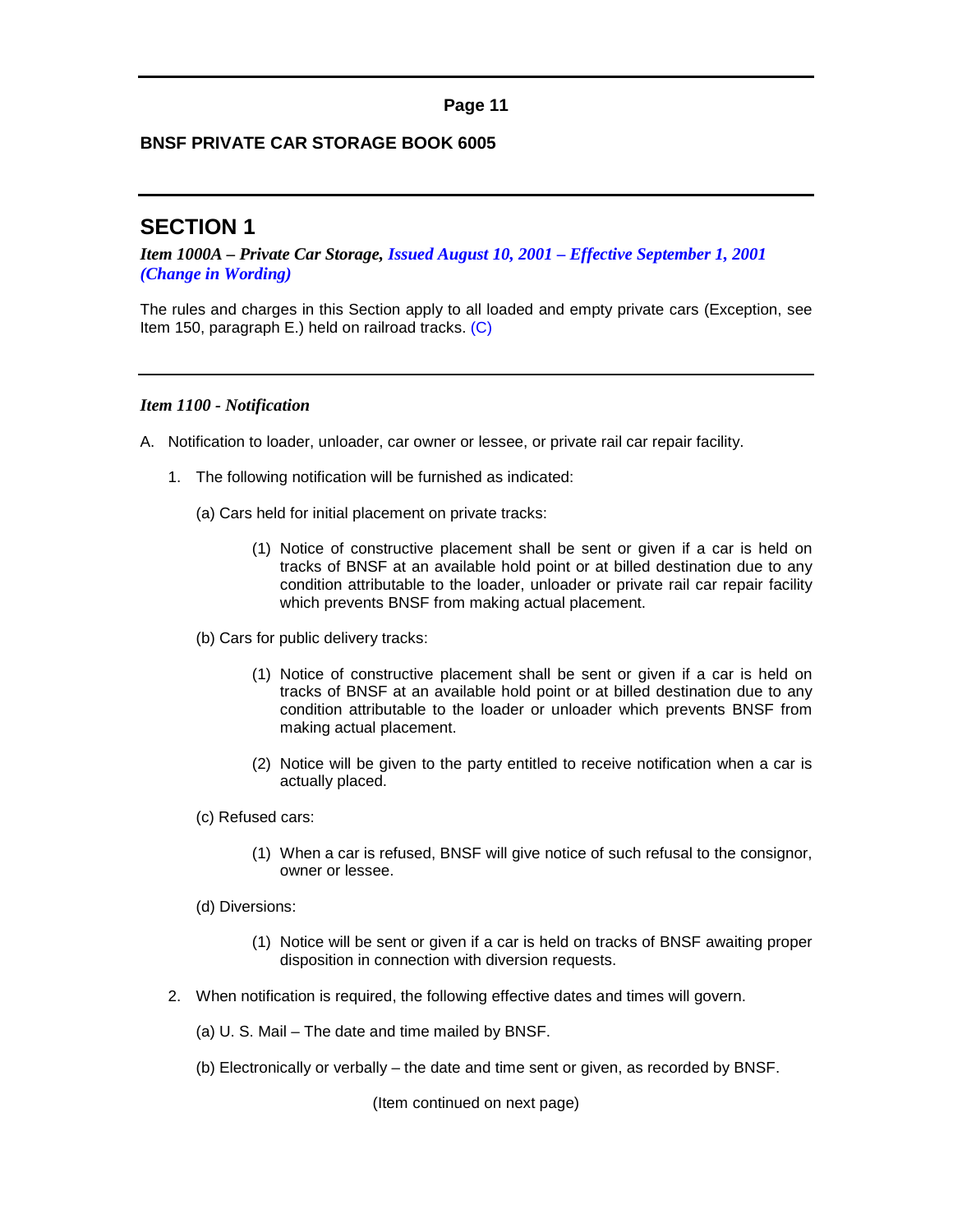## <span id="page-12-0"></span>**BNSF PRIVATE CAR STORAGE BOOK 6005**

#### *Item 1100 – Notification* (concluded)

- 3. Notification will contain the following:
	- (a) Car initial and number.
	- (b) Commodity; and
	- (c) Car location.
- B. All notifications to BNSF are effective upon receipt.

#### *Item 1200 – Loaded and Empty Cars Held for Initial Placement on Private Tracks*

Applicable to loaded and empty private cars held for initial placement.

- A. Loaded and empty private cars, consigned or ordered for delivery to private tracks, which first must be held on railroad tracks under constructive placement are subject to storage provisions and charges as provided in this Book.
- B. Storage will be computed from the second 12:01 a.m. (Saturdays, Sundays & holidays within the calculation to the second 12:01 a.m. will be excluded) after notification of constructive placement of loaded or empty cars, while held on railroad tracks, until request for placement on private or leased tracks is received.
- C. Each chargeable day, or fraction thereof, will be assessed at a rate of \$25.00. Charges will accrue on all Saturdays, Sundays and holidays subsequent to the first chargeable day.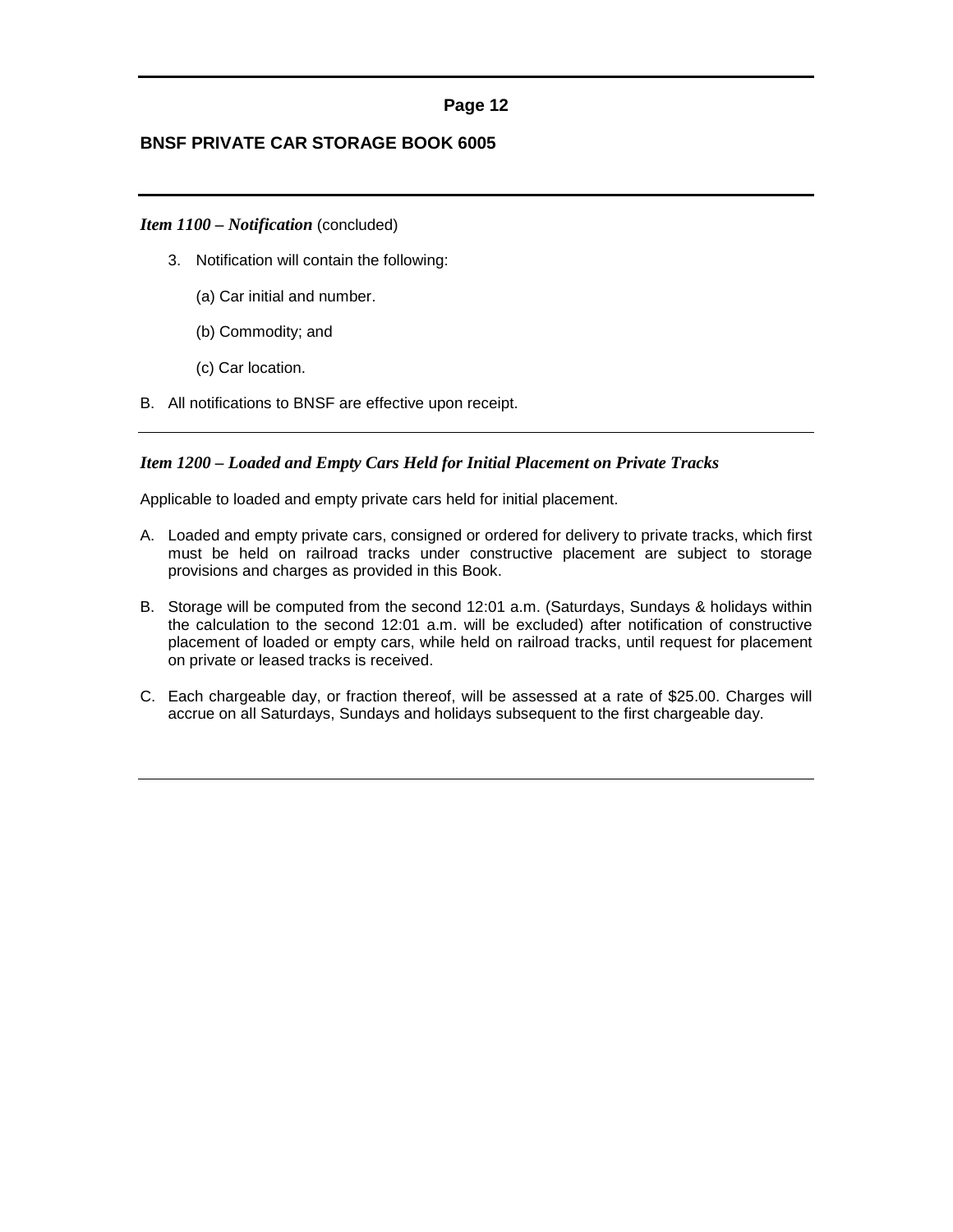## <span id="page-13-0"></span>**BNSF PRIVATE CAR STORAGE BOOK 6005**

*Item 1300A – Cars Held for Loading on Railroad Controlled or Public Delivery Tracks, Issued August 10, 2001 – Effective September 1, 2001 (Change in Wording)*

Applicable to empty private cars held for loading:

#### A. Release:

- 1. Date and time that BNSF receives forwarding instructions and advice that a car is available for movement and payment of any accrued charges from non-credit customers. Notice may be given to BNSF stating forwarding instructions will authorize release. (C)
- 2. Cars found to be improperly loaded at origin will not be considered released, as described in paragraph A.1., until the load has been properly adjusted and clearance, if necessary, has been obtained.
- B. Computation and Charges:
	- 1. Charges will be assessed from the second 12:01 a.m. (Saturdays, Sundays and holidays within the calculation to the second 12:01 a.m. will be excluded) after actual or constructive placement of a car until the car is released.
	- 2. On a reloaded car, charges will be assessed from the second 12:01 a.m. (Saturdays, Sundays and holidays within the calculation to the second 12:01 a.m. will be excluded) after advice is received that the car is empty until the car is released as a load.
	- 3. Each chargeable day, or fraction thereof, will be assessed at a rate of \$25.00. Charges will accrue on all Saturdays, Sundays and holidays subsequent to the first chargeable day.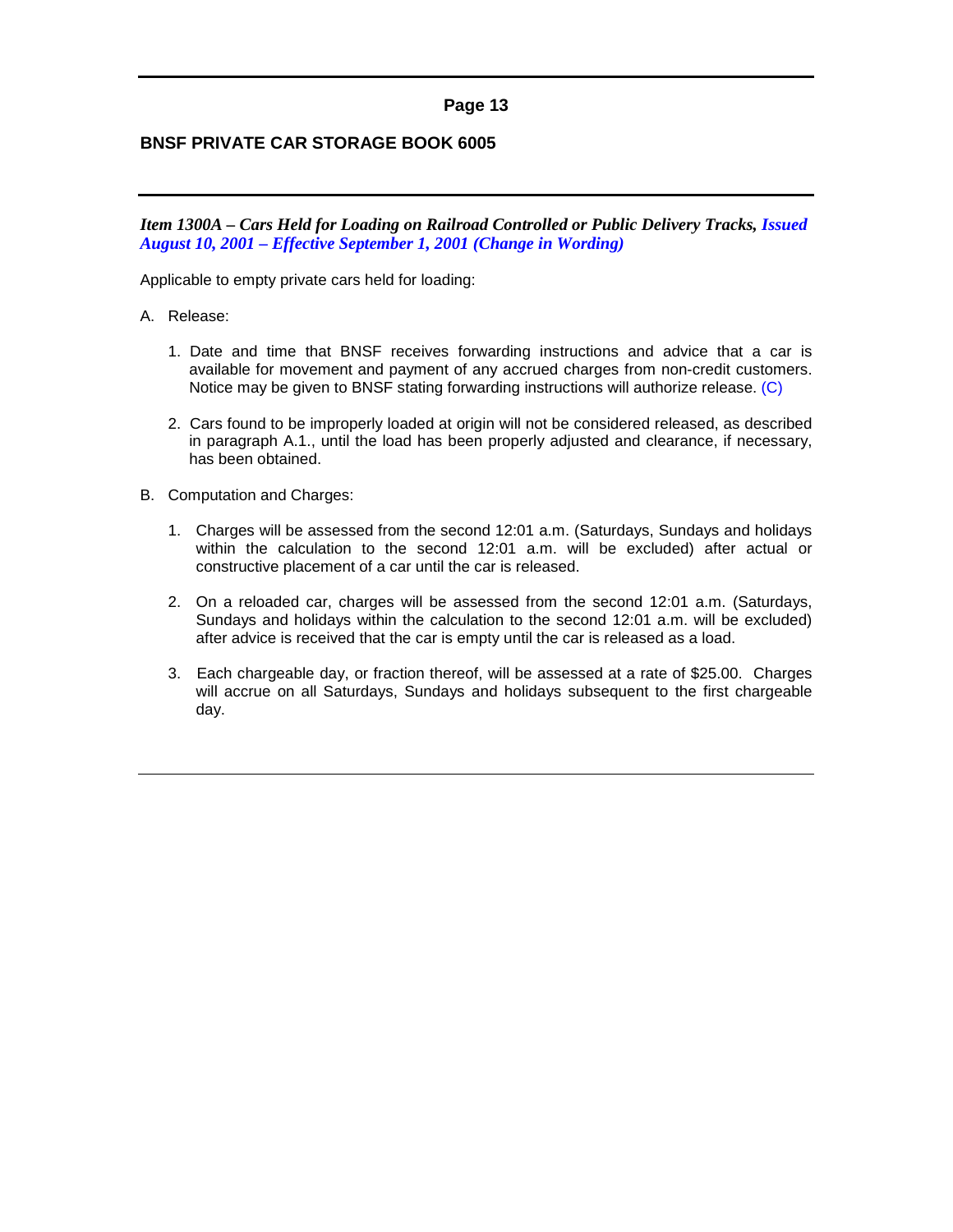## <span id="page-14-0"></span>**BNSF PRIVATE CAR STORAGE BOOK 6005**

#### *Item 1400 – Cars Held for Unloading on Railroad Controlled or Public Delivery Tracks*

Applicable to loaded private cars held for unloading:

- A. Release:
	- 1. Date and time that BNSF receives advice that a car is empty and available for movement.
	- 2. When a car is unloaded and then reloaded, empty release information must be furnished. If not furnished, charges will be continuous until forwarding instructions are received.
- B. Computation and Charges
	- 1. Charges will be assessed from the second 12:01 a.m. (Saturdays, Sundays and holidays within the calculation to the second 12:01 a.m. will be excluded) after actual or constructive placement of a car until the car is unloaded.
	- 2. Each chargeable day, or fraction thereof, will be assessed at a rate of \$25.00. Charges will accrue on all Saturdays, Sundays and holidays subsequent to the first chargeable day.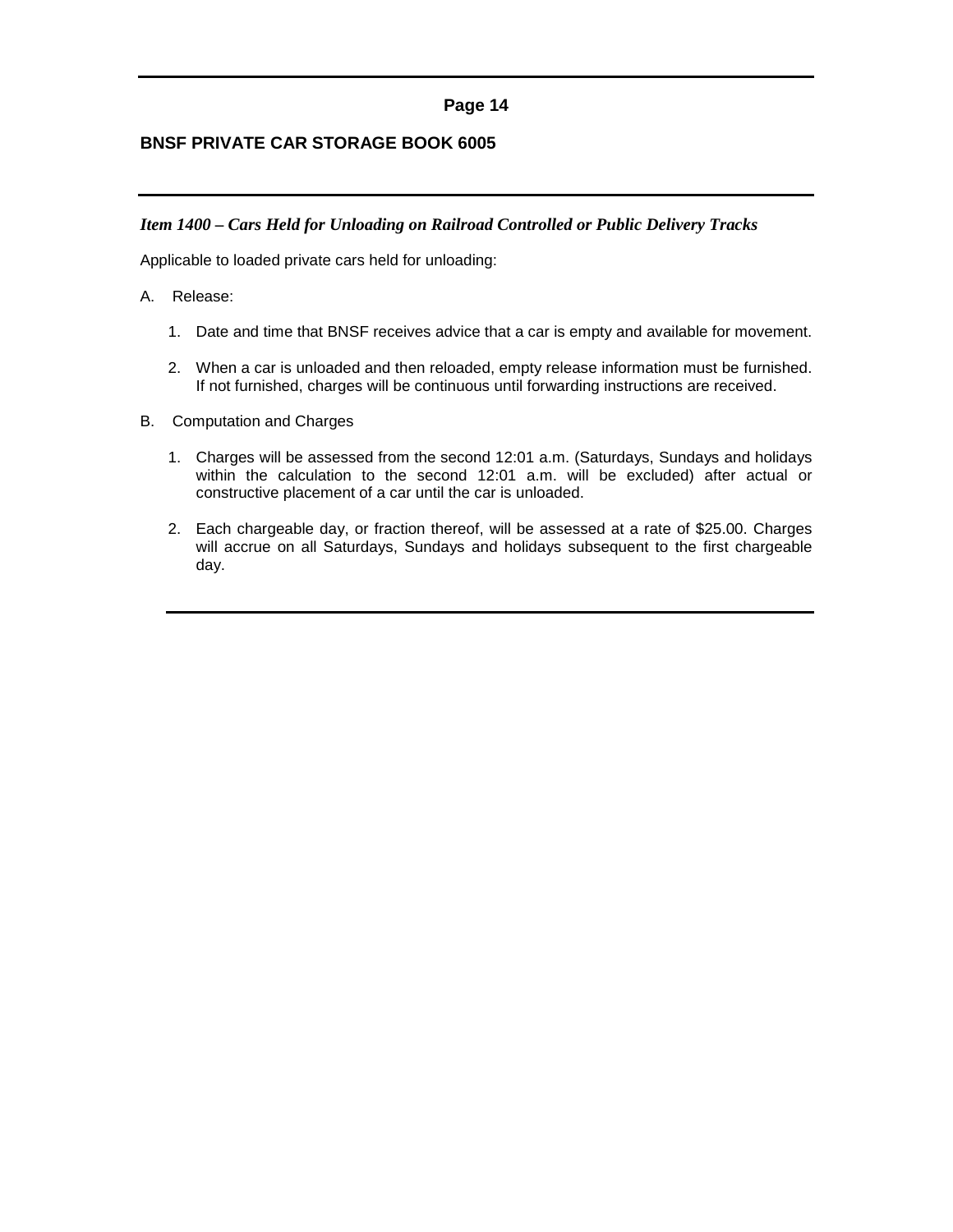## <span id="page-15-0"></span>**BNSF PRIVATE CAR STORAGE BOOK 6005**

#### *Item 1500 – Cars Held for Purposes Other Than Loading, Unloading or Initial Placement*

Applicable to loaded or empty private cars held while awaiting proper disposition from the loader, unloader, car owner or lessee, private rail car repair facility or, in connection with a loaded car diversion request, the freight payor or his authorized representative.

Computation and Charges:

- A. Charges will be assessed on the following from the first 12:01 a.m. (Inclusive of Saturdays, Sundays and holidays).
	- 1. After notification of constructive placement or actual placement until disposition advice is received on:
		- (a) Cars diverted or reshipped.
		- (b) Cars held for surrender of Order Notify Bills of Lading.
		- (c) Cars waiting for payment of accrued charges.
		- (d) Cars, held on BNSF tracks, moving from the United States to Canada, or from Canada to the United States, or from Mexico to the United States, that require customs entry and/or government inspection. Cars will be considered released at the time customs clearance is obtained.
		- (e) Cars held for any other purpose, except as covered by Items, 1200, 1300, 1400 and 1600 which is not attributable to BNSF.
	- 2. After a private car is received by BNSF until date and time of disposition on:
		- (a) Private cars received from connecting carriers.
		- (b) Private cars returned to BNSF tracks.
- B. Each chargeable day (Including Saturdays, Sundays and holidays), or fraction thereof, will be assessed at a rate of \$25.00.

\_\_\_\_\_\_\_\_\_\_\_\_\_\_\_\_\_\_\_\_\_\_\_\_\_\_\_\_\_\_\_\_\_\_\_\_\_\_\_\_\_\_\_\_\_\_\_\_\_\_\_\_\_\_\_\_\_\_\_\_\_\_\_\_\_\_\_\_\_\_\_\_\_\_\_\_\_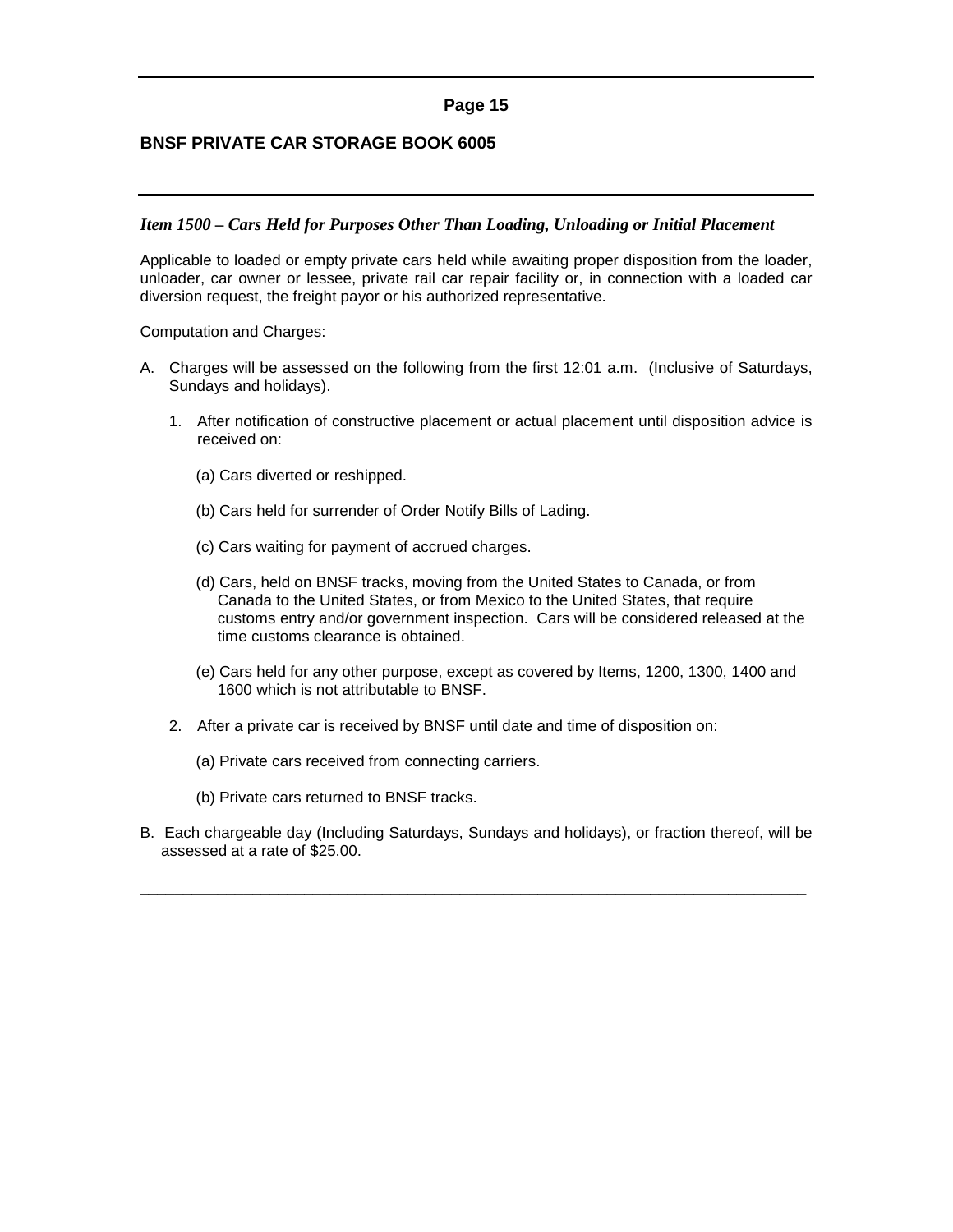## <span id="page-16-0"></span>**BNSF PRIVATE CAR STORAGE BOOK 6005**

#### *Item 1600 – Refused Cars*

Applicable to loaded and empty private cars held on BNSF tracks while awaiting proper disposition from the loader, unloader, or car owner or lessee.

Computation and Charges:

- A. Charges will be assessed on the following from the second 12:01 a.m. (Saturdays, Sundays and holidays within the calculation to the second 12:01 a.m. will be excluded):
	- 1. After constructive placement until date and time of refusal.
	- 2. After notification is given to the party entitled to receive notification until date of disposition

B. Each chargeable day, or fraction thereof, will be assessed at a rate of \$25.00. Charges will accrue on all Saturdays, Sundays and holidays subsequent to the first chargeable day.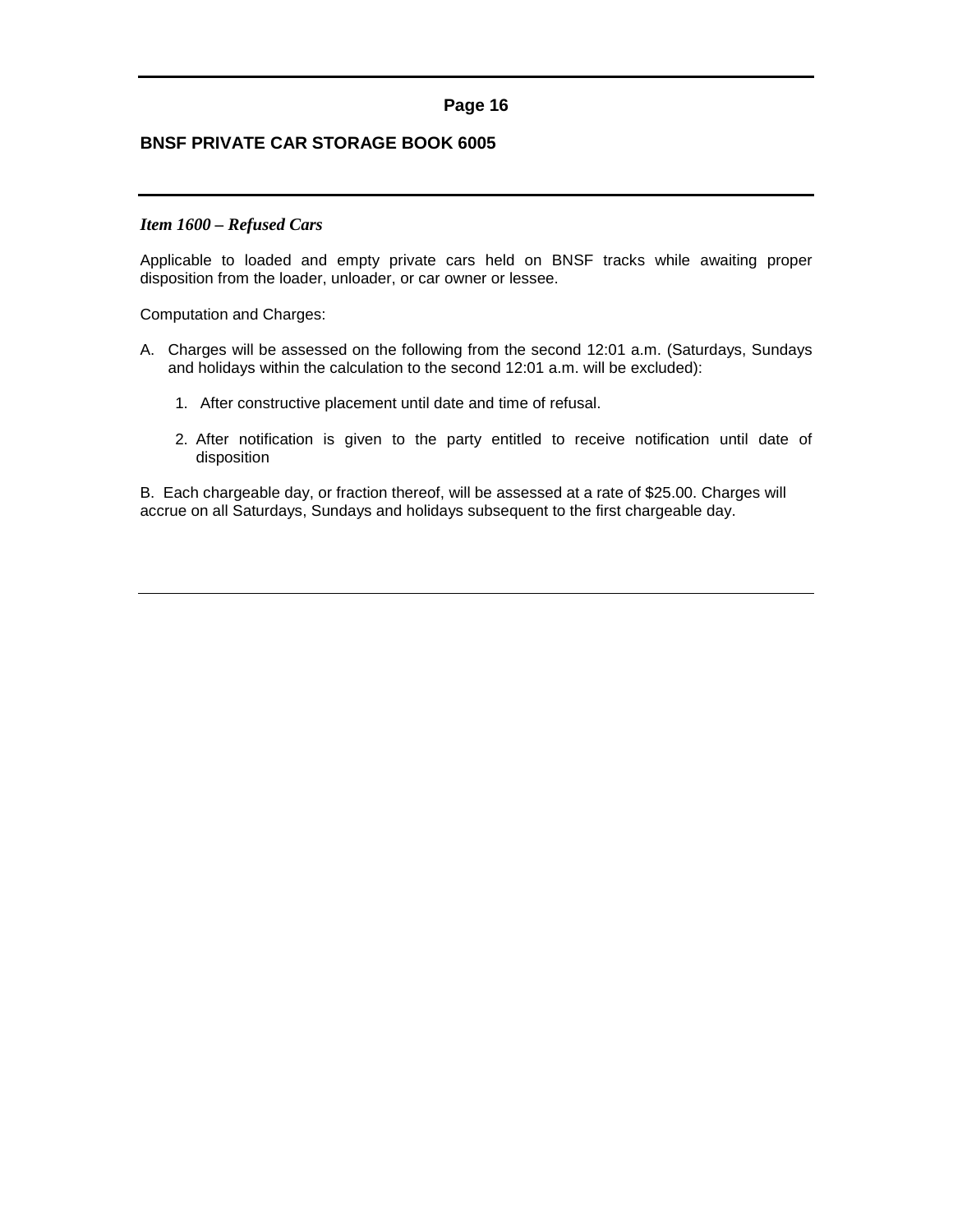## <span id="page-17-0"></span>**BNSF PRIVATE CAR STORAGE BOOK 6005**

# **SECTION 2**

#### *Item 2100 – Charges on Cars Containing Explosives or Hazardous Materials*

- A. Any car containing Explosives or Hazardous Materials that is held on BNSF tracks, including public delivery tracks, is subject to a charge of \$75.00 per day. The \$75.00 per day charge will be in addition to, and run concurrent with, the \$25.00 per day storage charge named in Section 1 of this Book.
- B. Explosives are defined as Class A, B, and C explosives as named in Part 172, commodity list, Tariff BOE 6000-Series.
- C. Hazardous Materials are defined as "Hazardous Wastes" and "Hazardous Substances" as named in Hazardous Materials Regulations of the U. S. Department of Transportation in 40 Code of Federal Regulations (CFR) 260 through 263 and 49 CFR 171.8 or successor thereof.
- D. The daily charge in Paragraph A is in addition to the \$25.00 charge named in Items 1200, 1300, 1400, 1500 and 1600.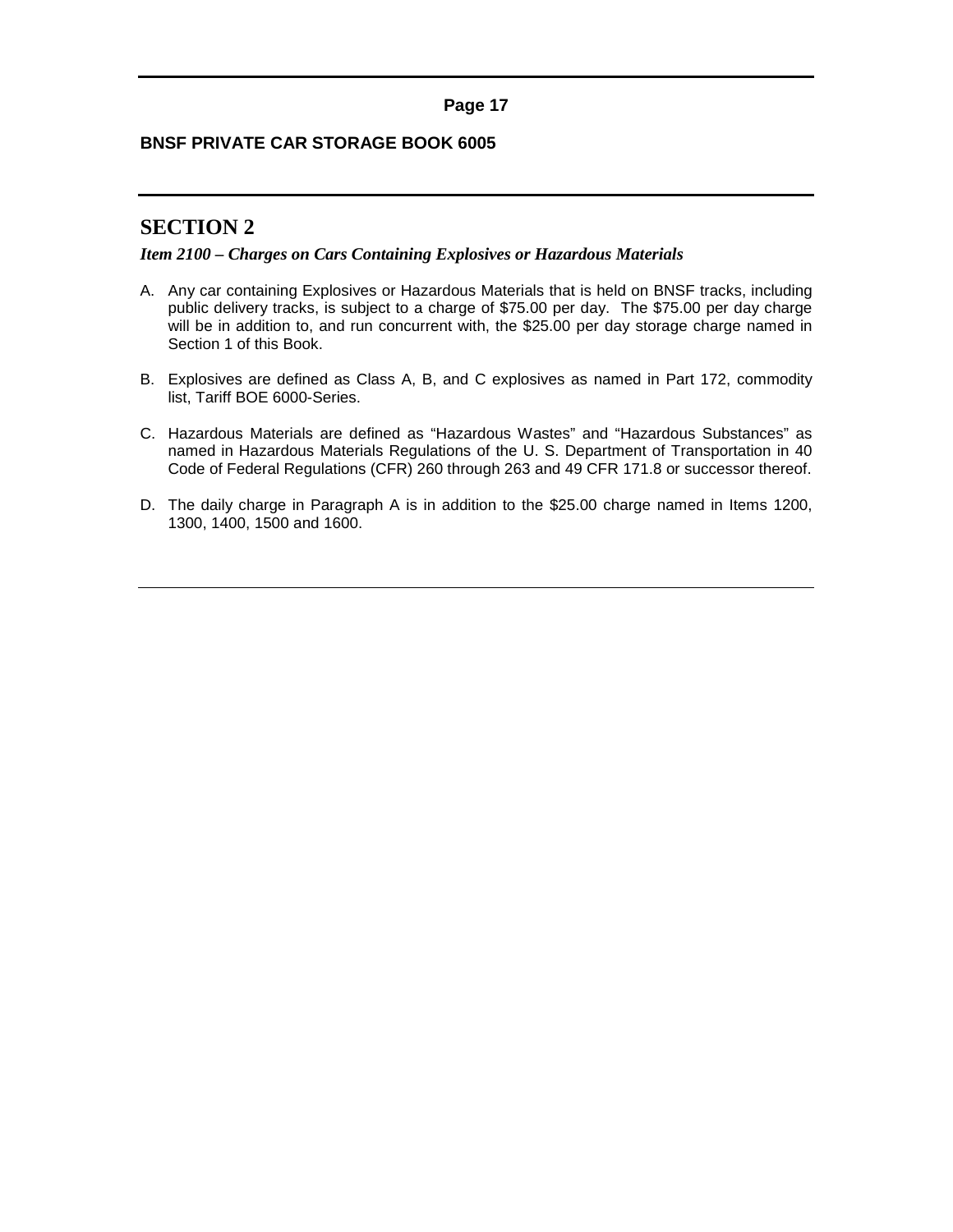## <span id="page-18-0"></span>**BNSF PRIVATE CAR STORAGE BOOK 6005**

# **SECTION 3**

## *Item 3100 – Claim Handling*

In order to be allowed relief, a claim must be presented to BNSF at the address shown below, in writing, with supporting documentation, within 30 days of the billing date, stating fully the conditions for which relief is claimed, identifying contested cars by car initial, car number and location. Claims are to be sent to the following address:

BNSF Demurrage Accounting 12th Floor 176 East Fifth Street St. Paul, MN 55101 Fax: (651) 298-7787

- A. Improper Charges
	- 1. If, by error, storage charges are improperly assessed, charges will be adjusted to the amount that would have accrued but for such error.
	- 2. Bunching will not be considered railroad error and no allowance will be made except as provided for in paragraphs 3.
	- 3. Relief of storage charges caused by bunching will only be granted under the following conditions:
		- (a) Cars Tendered For Loading or Unloading.
			- (1) When, as a result of an act or neglect of BNSF, cars originating at the same point on different dates, moving via the same route and consigned to one consignee at one point are bunched and tendered for delivery by BNSF in accumulated numbers, the consignee shall be allowed such credits as he would have been entitled to had the cars not been bunched, except as shown in Paragraph A.3.a.3, A.3.a.4 and A.3.a.5.
			- (2) When, as a result of an act or neglect of BNSF, cars originating at different points and transported via the same route from a BNSF intermediate common point to destination, are bunched after interchange or arrival at the BNSF common point (in which event the date of interchange or arrival of the cars at the BNSF common point will govern in determining the bunching instead of the date of shipment) and are tendered for delivery by BNSF in accumulated numbers, the consignee shall be allowed such credits as he would have been entitled to had the cars not been bunched, except as shown in Paragraph A.3.a.3, A.3.a.4 and A.3.a.5.
			- (3) Cars arriving at the serving yard or destination point on different days will not be considered bunched when tendered for delivery on the next scheduled switch day.